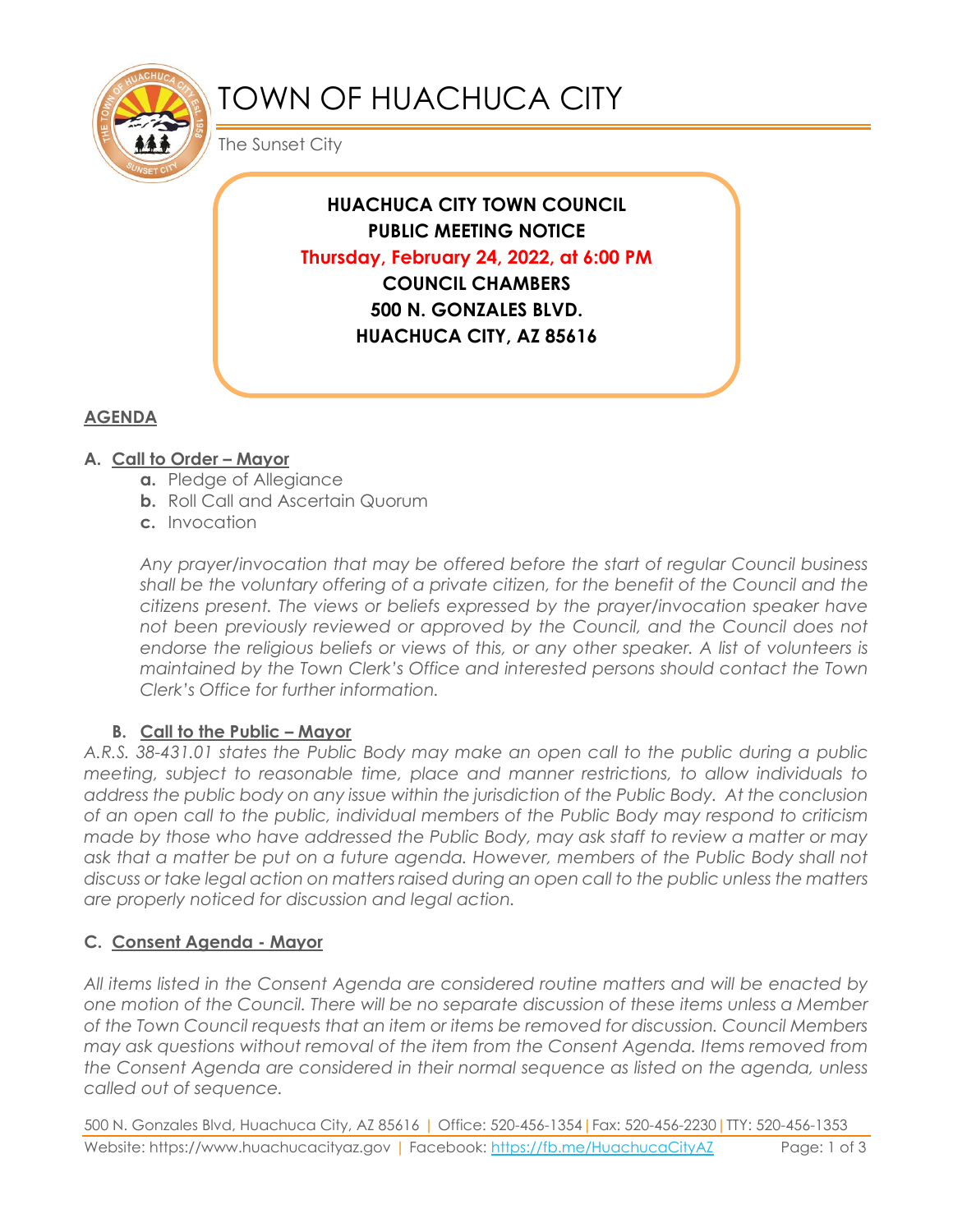C.1 Consider approval of the Minutes of the Regular Council Meeting held on February 10,

- 2022, and the Special and Work Sessions held on February 17, 2022.
- C.2 Consider approval of the Payment Approval Report.

### **D.** Unfinished Business before the Council – Mayor

*Public comment will be taken at the beginning of each agenda item, after the subject has been announced by the Mayor and explained by staff. Any citizen, who wishes, may speak one time for five minutes on each agenda item before or after Council discussion. Questions from Council Members, however, may be directed to staff or a member of the public through the Mayor at any time.*

#### **D.1 Discussion and/or Action [Mayor Wallace]: Direction to staff regarding the Top 10 Priorities provided by each Department Head.**

**D.2 Discussion and/or Action [Mayor Wallace]: Direction to staff regarding the equipment maintenance plans submitted by each Department Head.**

### **E. New Business Before Council - Mayor**

*Public comment will be taken at the beginning of each agenda item, after the subject has been announced by the Mayor and explained by staff. Any citizen, who wishes, may speak one time for five minutes on each agenda item before or after Council discussion. Questions from Council Members, however, may be directed to staff or a member of the public through the Mayor at any time.* 

**E.1 Discussion and/or Action [Spencer Forsberg]: Presentation of the Town's financial reports for the months of November, December and January.**

**E.2 Discussion and/or Action [Chief Thies]: Presentation of a plaque to Elder Thomas for his continued service to the Town.**

**E.3 Discussion and/or Action [Suzanne Harvey]: Approval of Apple Development and Apple Developer agreements to authorize the Town to provide mobile digital interaction with the public on Apple iOS mobile devices through a "GOGov" type platform; and authorizing the Town Manager to enroll the Town in the Apple Developer Program.** 

**E.4 Discussion and/or Action [Mayor Wallace]: Proclamation 2022-02 declaring March 2, 2022, as "Read Across America Day."**

**E.5 Discussion and/or Action [Mayor Wallace]: Selection of a fire protection and emergency medical services provider for the Town; and direction to staff to pursue a formal contract for future approval by the Council.**

**G. Reports of Current Events by Council**

### **H. Adjournment**